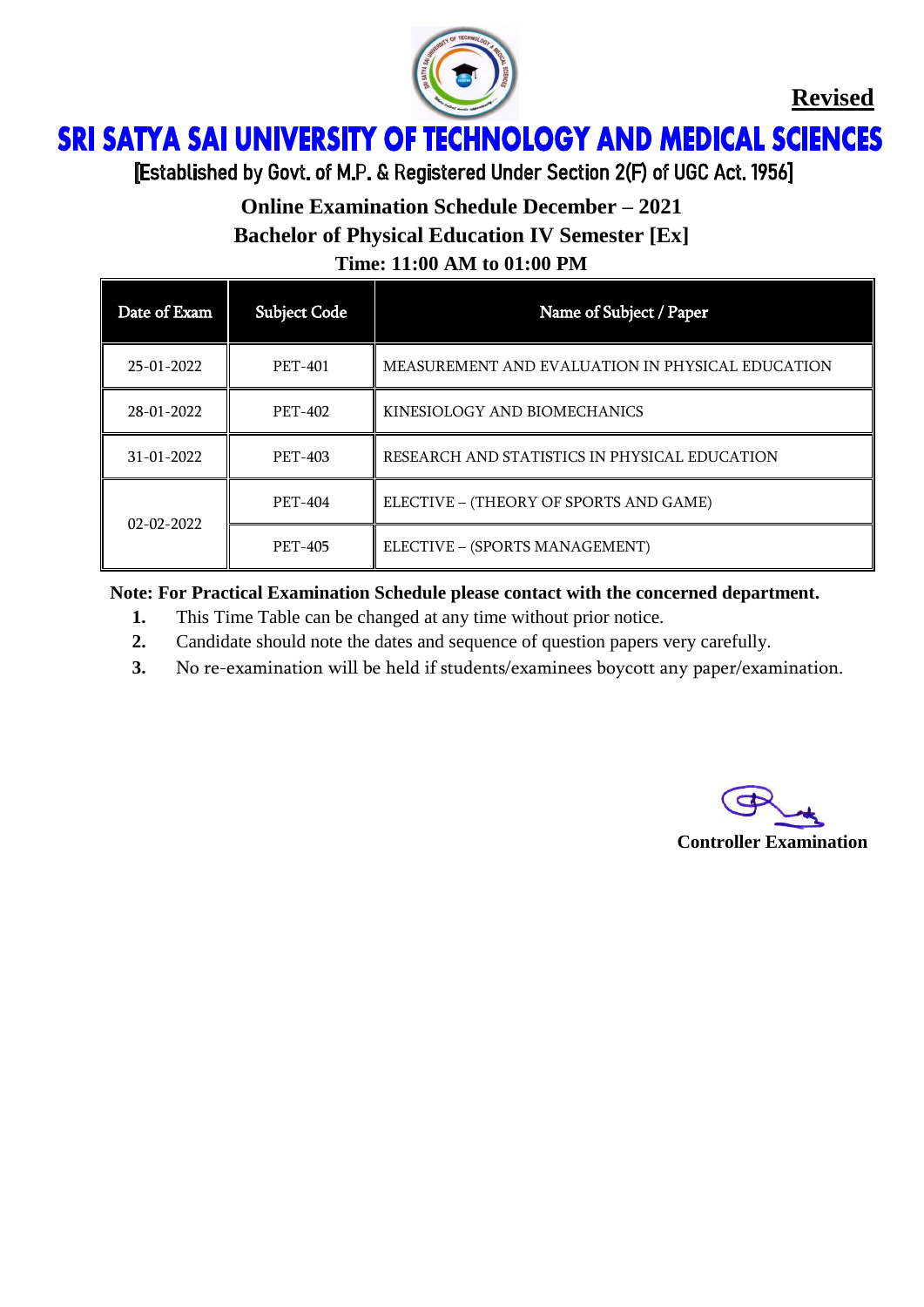

**Revised**

## **SRI SATYA SAI UNIVERSITY OF TECHNOLOGY AND MEDICAL SCIENCES** Ï

[Established by Govt. of M.P. & Registered Under Section 2(F) of UGC Act. 1956]

# **Online Examination Schedule December – 2021 Bachelor of Physical Education III Semester [Regular/Ex]**

**Time: 11:00 AM to 01:00 PM**

| Date of Exam | <b>Subject Code</b> | Name of Subject / Paper                                        |
|--------------|---------------------|----------------------------------------------------------------|
| 22-01-2022   | <b>PET-301</b>      | <b>SPORTS TRAINING</b>                                         |
| 24-01-2022   | PET-302             | COMPUTER APPLICATIONS IN PHYSICAL EDUCATION                    |
| 27-01-2022   | <b>PET-303</b>      | SPORTS PSYCHOLOGY AND SOCIOLOGY                                |
| 29-01-2022   | PET-304             | ELECTIVE - (SPORTS MEDICINE, PHYSIOTHERAPY AND REHABILITATION) |
|              | <b>PET-305</b>      | ELECTIVE - (CURRICULUM DESIGN)                                 |

#### **Note: For Practical Examination Schedule please contact with the concerned department.**

- **1.** This Time Table can be changed at any time without prior notice.
- **2.** Candidate should note the dates and sequence of question papers very carefully.
- **3.** No re-examination will be held if students/examinees boycott any paper/examination.